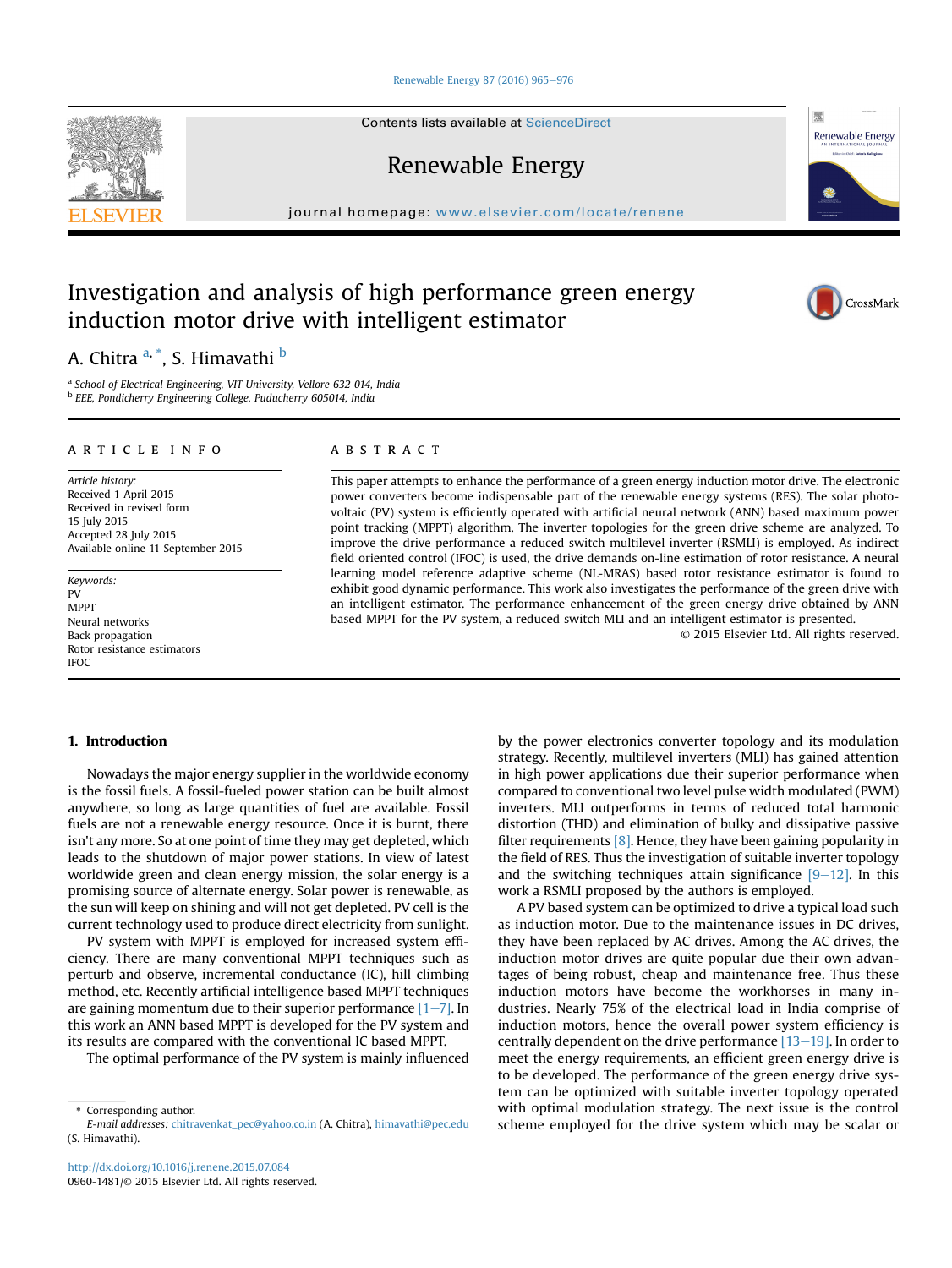vector control method.

With the advancements in power electronics, the AC drives are more widely used. The main principle involved in IFOC is that the torque and flux components are controlled independently similar to that of a DC motor. The performance of IFOC mainly requires the correct alignment of dq reference frame with the rotor flux vector. This demands the accurate knowledge of the machine parameters such as rotor resistance  $[20-25]$ . An IFOC drive with the on-line tuning of the rotor resistance can assure better torque and speed dynamics than a typical DC drive  $[26-30]$ . NL-MRAS based rotor resistance estimator makes the green drive system intelligent.

#### 2. PV system with ANN based MPPT

This section deals with MPPT techniques for the PV system. The PV panel is modeled using one diode model and the characteristics are studied for varying irradiations and temperature. The converter used along with the PV is the conventional boost converter which is designed for the desired output voltage. A number of conventional algorithms are available in literature  $[3]$ . The neural network (NN) based approach is also promising as the NN is capable of learning highly nonlinear functions  $[4]$ . In this paper the NN based approach is explored and the results obtained are presented.

The block diagram is shown in Fig. 1. The control strategy used in this work involves a conventional PI controller which generates a duty cycle (D2) for the boost converter. Also from the ANN based MPPT output, which is the voltage at the maximum power point (VMPP), a duty cycle (D1) can be generated. Now if the power required by the load (Pload) is less than or equal to the power supplied by the PV system (PPV), then the converter will be operated in tracking mode, where  $Duty = D1$  will come into play. When the PPV is greater than the Pload, then the converter has to change from MPPT mode to precise DC bus voltage regulation mode, where Duty  $=$  D2 will come into picture.

The inputs to the neural network are temperature and irradiance and outputs are voltage at the maximum power point  $(V_{MPP})$ and current at the maximum power point  $(I_{\text{MPP}})$ . Numerous data for varying irradiation in the range of  $250-1000$  w/m<sup>2</sup> and temperature in the range of 10  $^{\circ}$ C $-50$   $^{\circ}$ C is generated using MATLAB simulation. Seventy percent of the data is used for training and 30% for testing. The hidden layer neurons use tan sigmoid activation function and the output neurons use pure linear activation function. The neural network is generated off line using trainlm of MATLAB. The input data employed for training the ANN is presented in three dimensional and two dimensional graphs. Figs. 2 and 3 show the training data as PV and IV curves with varying temperature. Similarly Figs. 4 and 5 portrays the training data as PV



Fig. 2. Input data as PV curves for varying temperature.



Fig. 3. Input data as IV curves for varying temperature.

and IV curves with varying irradiation.

The variation in power is presented as a contour plot for changing irradiation and temperature in Fig. 6. The training set generated for the ANN training is shown in Fig. 7. The number of hidden neurons is obtained by increasing the number of neurons in



Fig. 1. PV system with ANN based MPPT.